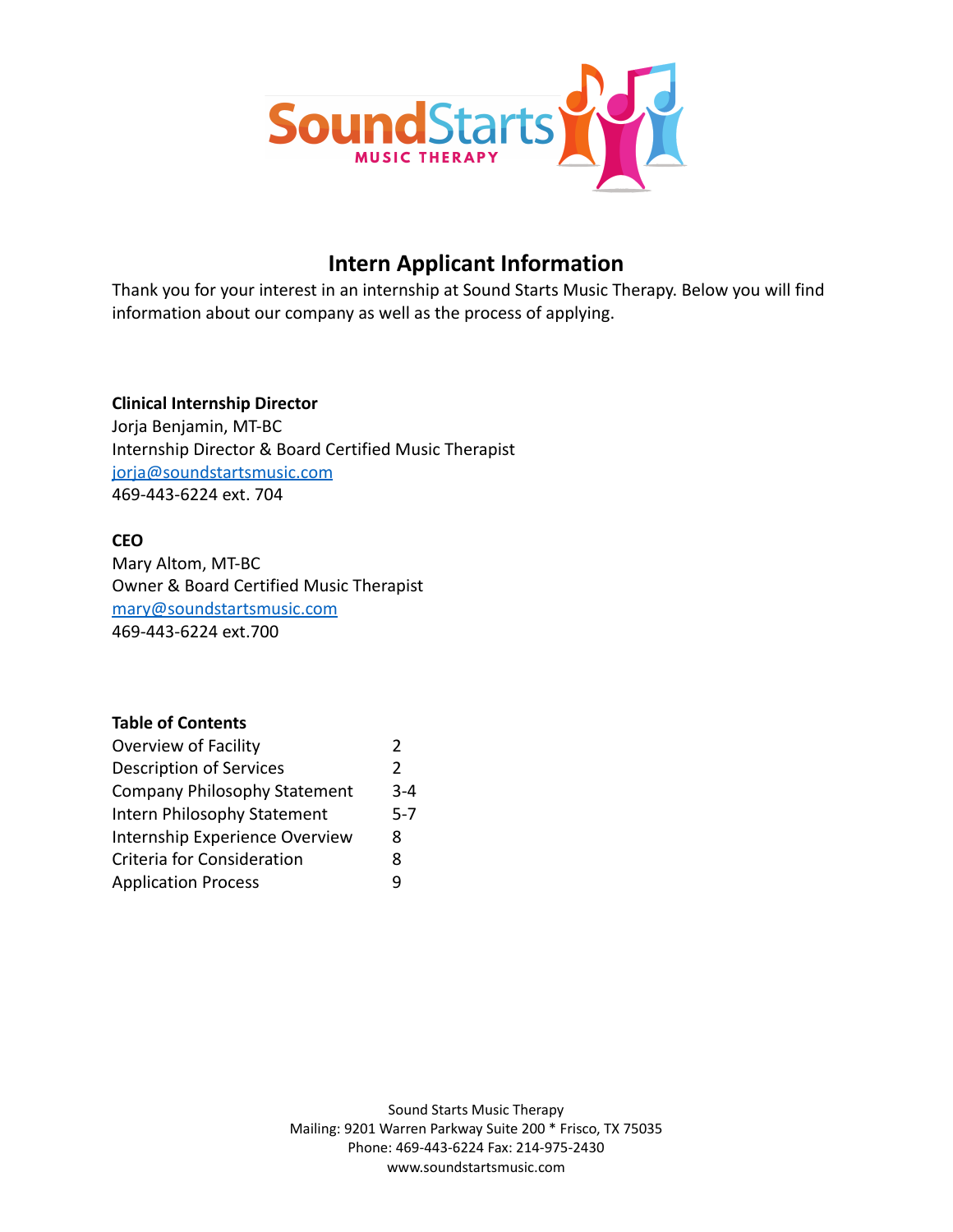

### *Overview of Facility:*

Sound Starts Music Therapy was founded by Mary Altom, MT-BC in 2011 and currently employs 9 additional board-certified music therapists.

Sound Starts Music Therapy is a private practice that provides groups and individual music therapy sessions as well as therapeutic music instruction in Frisco and Grapevine Texas (suburbs of Dallas-Fort Worth), with most services taking place at our centers. We also hold community contracts with local schools and a neurorehabilitation center.

Sound Starts Music Therapy primarily serves children, teens, and young adults who are Autistic or have special needs. We also serve some adults recovering from various neurologic injuries.

Frisco is one of the fastest growing cities in the U.S. and has a population of approximately 200,000. Frisco is home to several professional sports teams, IKEA, and ample shopping and dining opportunities. Additionally, all the amenities offered by the Dallas-Fort Worth Metroplex are just minutes away.

### *Description of Services:*

Most music therapy services are designed for children with special needs. We primarily conduct individual sessions 30-60 minutes 1x per week for each client at our center. We hold community contracts primarily in schools and in a neurorehabilitation center that are 30-60 minutes in length. A familiar opening and closing song is often used each week to create rapport and structure. Specially designed music activities are used to address specific objectives. Objectives primarily address communication, social, motor, and cognitive domains.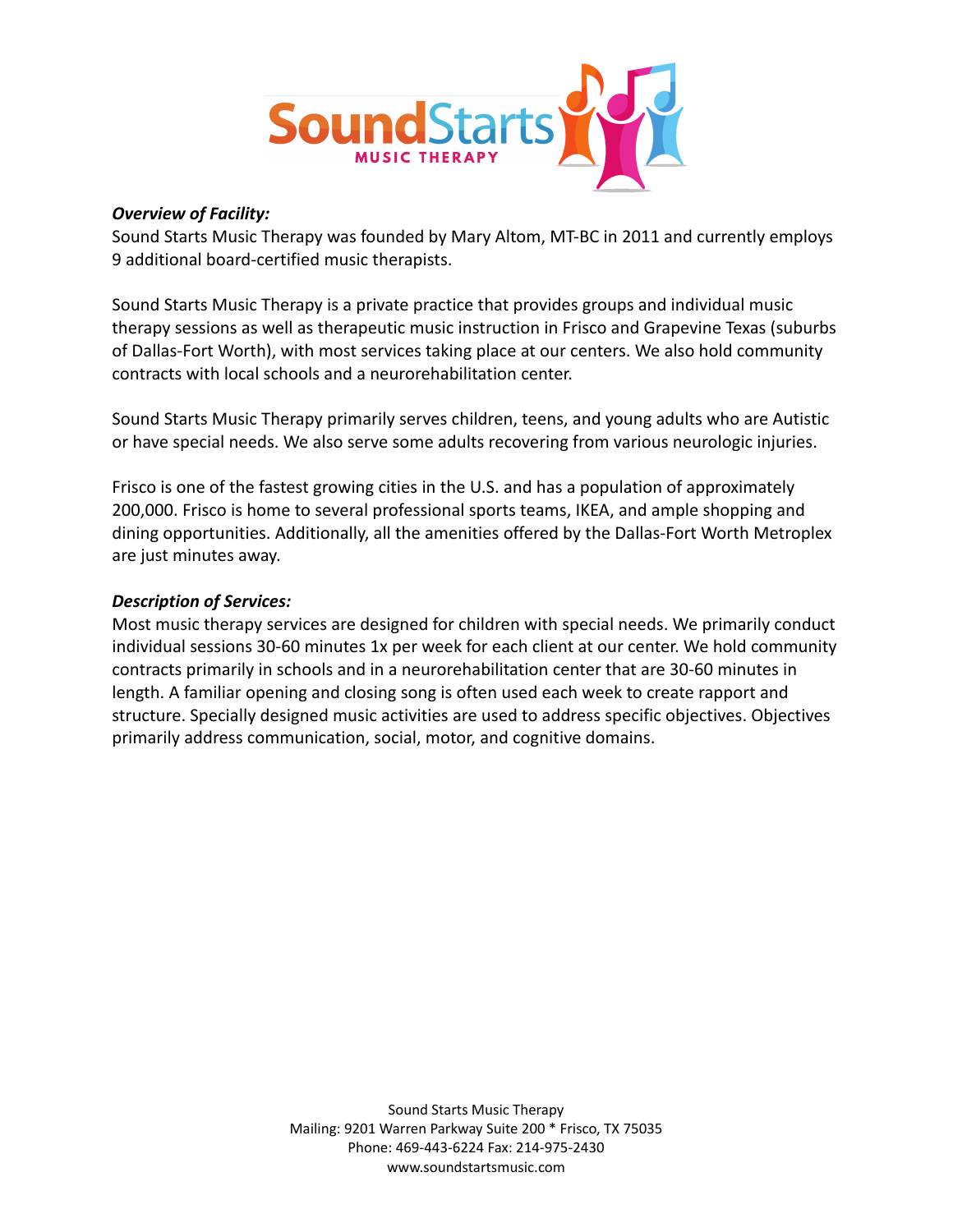

### *Company Philosophy Statement:*

The purpose and passion of Sound Starts Music Therapy is to help individuals grow bright and strong through music via high quality music therapy services. Our core values are experiencing growth, taking ownership, supporting our community, and embracing positivity. Sound Starts Music Therapy and its therapists are dedicated to client-centered treatment. This means we often embrace an eclectic or multi-modal framework. We look at the needs of each individual and use the methods and techniques that will best help our clients make progress toward therapeutic goals. If the client responds well to behavioral music strategies, we use that. If the client responds well to improvisational techniques, we use that. We care about how we can best help each client succeed through music.

We believe that the value of music and the role it plays as a therapeutic modality rests in music's timelessness. As we grow and change, the music that we are drawn to may also evolve to reflect our personal preferences and needs. The belief that music is timeless allows us to serve our clients over a long period of time, sometimes many years. As children develop into teens and teens grow into adults, it is possible that music preferences also change. When needed, we select different music to help our clients access music experiences and meet their goals in therapy. Music therapy should not be a stagnant experience. "I met my goal so now I'm done" is not our mindset. Rather, once a goal has been achieved, we ask, "How can music help you take the next step? What is needed now?"

Our team of therapists uses a variety of information sources to determine client needs/goals/objectives during the planning and implementation phases of treatment. The client, the client's guardians, the IMTAP (Baxter et al., 2007), members of the client's treatment team both privately and in the community, and the music therapist's instincts and experience drive the creation of a treatment plan. Specifically, we glean information during an initial meeting with a family and client. This first step is a consultation as opposed to a formal evaluation. During the intake process we gather documents and pursue a formal evaluation via the IMTAP when warranted. This typically occurs if a family wishes to pursue insurance reimbursement. After the evaluation process is complete, music therapy sessions begin. The music therapist develops rapport with the client and the direction of therapy sessions continues to develop clarity.

During sessions the client may play an active role depending on their needs. Clients may sing, verbalize, engage in music making, and process musical experiences as their needs allow. Clients are given frequent opportunities to express their musical preferences. Music plays a primary role as a means to access skills and concepts that a client may not otherwise learn and retain via verbal methods. Music also plays the role of communication for clients that may not be able to verbally express their thoughts. We conduct many sessions where music is all that is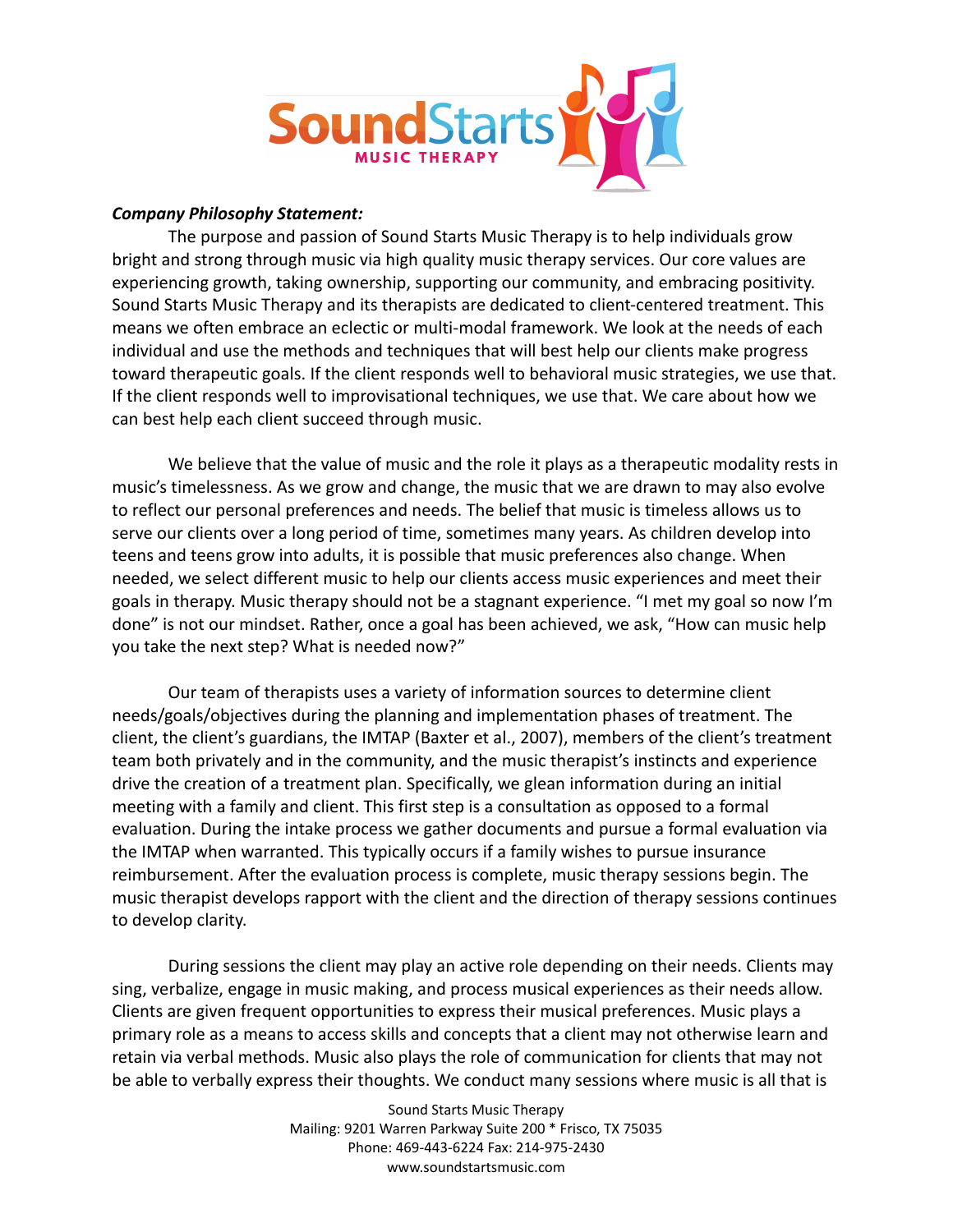

needed. Talking or back and forth verbal conversation may become unnecessary as the music therapist and client engage musically to work toward goals.

Our specific theoretical frameworks are most closely tied to behavioral and developmental music therapy approaches though at times we may utilize techniques championed by other approaches. At Sound Starts we recognize that music can alter behavior based on four principles. Music can be used as a cue, as a time and body movement structure, as a focus of attention, and as a reward (Madsen, 1968). Though these behavioral principles in music were named more than 50 years ago, these techniques are still applicable and effective for engaging the children, teens, and young adults we serve.

Sessions provided by our team typically address communication, behavior, motor, and cognitive skills. Our clients and their families specifically seek music therapy at Sound Starts to gain or regain skills that closely align with a client's developmental level. Because we primarily serve individuals with a wide variety of developmental needs, our therapists are in the habit of observing present levels of development and existing skills. Existing skills become a baseline for further development and goals for our clients. Developmental music therapy is founded on the relationship between human and musical development and suggests that a music therapist's practice is informed by the use music strategies to develop skills appropriate to a client's developmental level (Briggs, 2015). Overall, we have found that the behavioral and developmental music therapy approaches we use compliment one another well. Our clients respond well to these methods and grow bright and strong through music which is the ultimate purpose of our business.

#### **References**

- Baxter, H. T., Berghofer, J. A., MacEwan, L., Nelson, J., Peters, K., & Roberts, P. (2007). *The Individualized Music Therapy Assessment Profile.* Jessica Kingsley Publishers.
- Briggs, C. A. (2015). Developmental Approaches. In B. L. Wheeler (Ed.). *Music Therapy Handbook* (pp.172-182). The Guilford Press.
- Madsen, C. K., Cotter, V., & Madsen, C. H. (1968). A Behavioral Approach to Music Therapy. *Journal of Music Therapy*, *5*(3), 69–71. https://doi.org/10.1093/jmt/5.3.69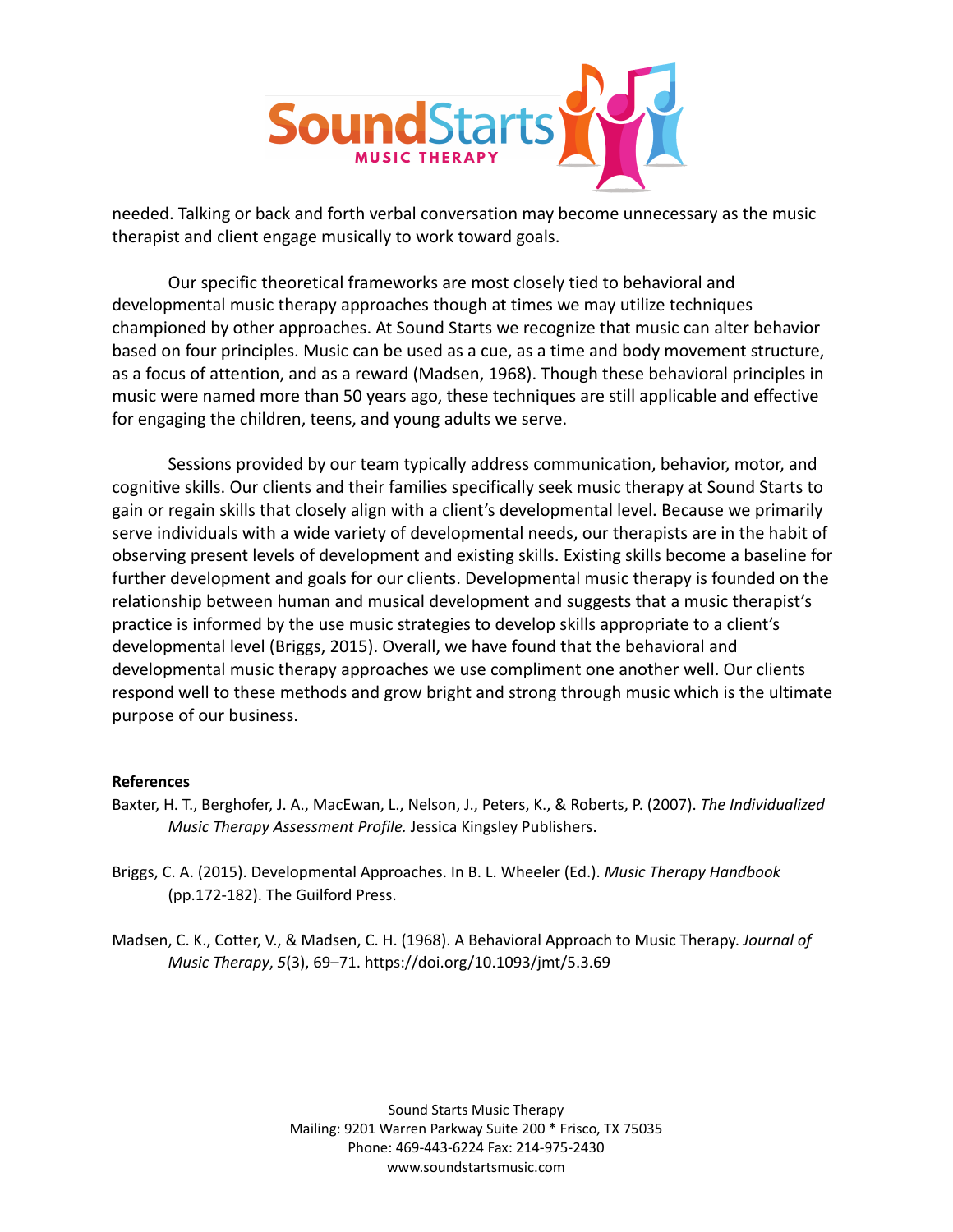

### *Intern Philosophy Statement:*

The purpose and passion of Sound Starts Music Therapy is to help individuals grow bright and strong through music via high quality music therapy services. We hold the core values of experiencing growth, taking ownership, supporting our community, and embracing positivity. Our purpose and core values are directly correlated to our desire to provide education and training to students via practicum placement and internship. Growing bright and strong refers not only to our clients but to our approach with students. At Sound Starts, interns grow bright and strong in their clinical practice.

Our philosophy for training interns is best described as eclectic and one that aligns with our overall developmental and behavioral approaches to music therapy (Briggs, 2015; Madsen, 1968). We integrate both behavioral and competency-based models in our supervision methods. In a behavioral model of supervision, Eyre (2019) summarized that the supervisee acquires skills needed to learn appropriate behaviors and eliminate inappropriate ones. Additionally, the competency-based model draws on the competencies set forth by the AMTA (Farnan, 2001 & AMTA, 2013). Using competencies as a baseline allows supervision to occur around specific areas of intern need.

Interns also experience their own series of developmental phases: orientation, learning, development, maturation, and entry level practice (DiMaio, 2021). In the beginning phases at Sound Starts, a psychoeducational approach is most helpful because most times the intern requires concrete instruction and modeling. As the intern gains skills, supervisors may move to a psychotherapy driven supervision model. As interns become more in sync with Sound Starts' philosophy of music therapy and confident in their own practice, supervisors can engage the intern in deeper reflections about music strategies, client responses, and create and evaluate plans for further development of skills.

Interns effectively learn skills in clinical practice through observation, training, and implementation with supervision from Board-Certified Music Therapists. By providing a structured process, interns develop and grow through their clinical training. Practice and frequent repetition are necessary for a music therapist to develop competence. Interns also benefit from learning in a style that reasonably meets their needs. Opportunities to fail and pivot, in the moment feedback, verbal processing following a session, and written notes are a few ways that supervisors may engage with interns in the learning process.

Sound Starts provides each intern with the following opportunities and methods of training: active observation, monthly seminars, supervision meetings, interaction with client families and treatment team members, co-leading and leading individual and group sessions,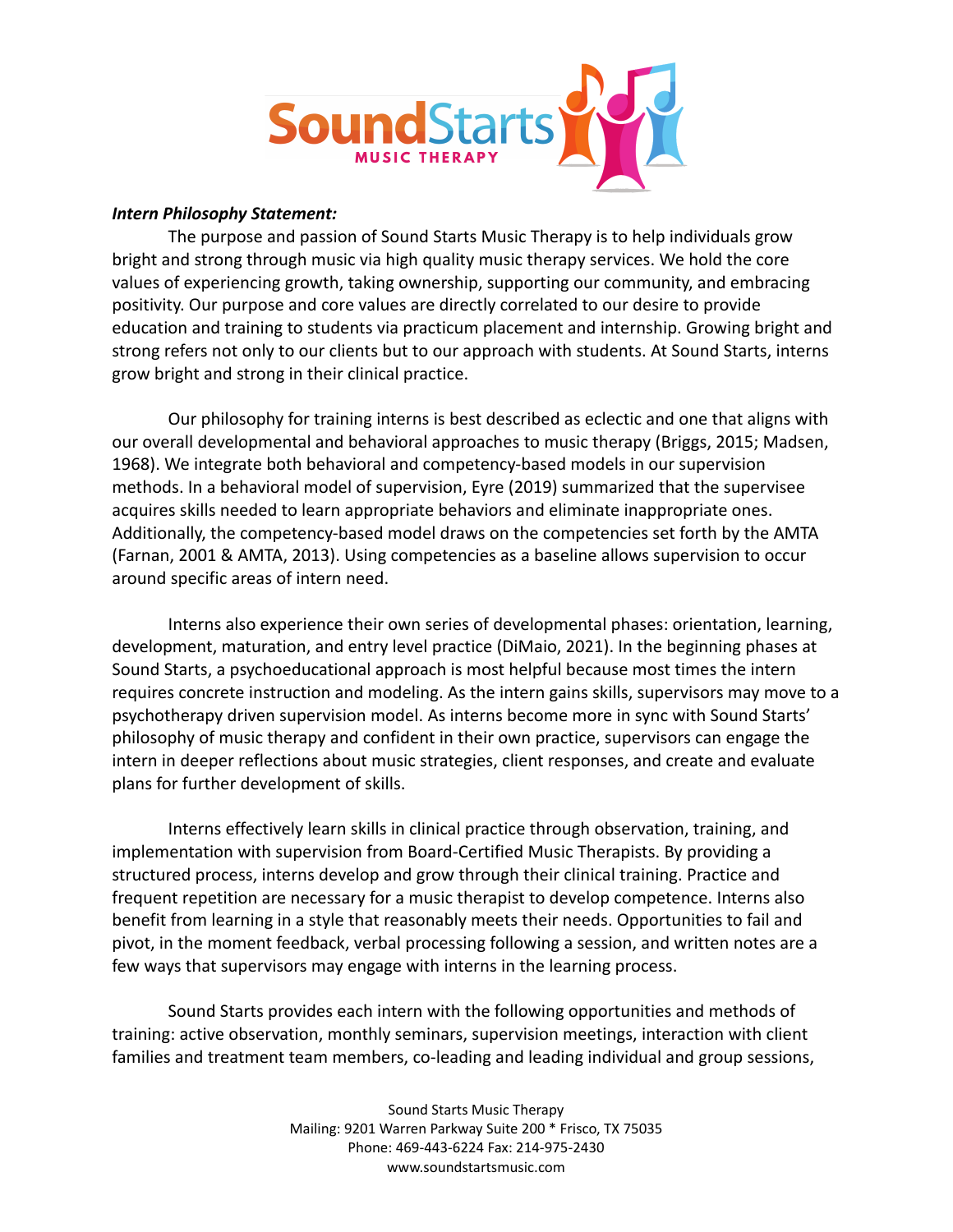

data taking and documentation, community presentations, and observation of music therapists outside the Sound Starts sphere.

Interns are integrated into sessions from the first day of internship through observation. Interns gain value and insight by noting the different styles and approaches of each music therapist on the Sound Starts team. Following the observation period, interns transition into co-leading and eventually independent leading when they are ready. In addition to daily notes, completion of a case study is one way that interns develop documentation and data taking skills. Supervision is also vital to the intern's learning process. During supervision meetings with the Internship Director and supervising music therapists, interns have the opportunity to discuss wins and challenges in sessions as well as personal life events that impact their overall performance.

Given that musical skills must be well developed prior to internship, the most critical skill an intern can develop during the internship period is the ability to problem solve and know when and how to seek supervision. Music therapists must constantly innovate to ensure we are meeting the needs of our clients. To do so, we must be able to recognize a problem, find multiple solutions, and select an appropriate course of action. Problem solving is a process that must be repeated often as music therapists refine musical experiences to elicit increased responses and development of a client. When an intern possesses this skill set, they are well prepared to practice. Bruscia refers to acquiring the skill of problem solving as "develop[ing] the reflexivity essential to working effectively when not being supervised." (2019, p. 305).

Music plays the role of facilitator in the development of an intern. Interns must continually add songs and strategies to their repertoire in order to develop skills and meet client needs. Additionally, interns must experience music on two levels when working with clients. The first level is the "learning phase." The intern learns a song or music strategy and brings it to a session. Almost immediately they recognize the difference between knowing a song and knowing a song. This is when they reach the second level of interaction with music. The music becomes effortless and internalized so that the intern can step into a greater role of client awareness and interaction. Music and music strategies also facilitate other professional skills such as responsibility, preparation, time management, problem solving/adaptability, and interaction. Interns are encouraged to use their preferred music to help them manage self-care and meet personal needs such as increased concentration, relaxation, or stimulation.

There are at least two significant ways to use music to help develop an intern's music skills, interactions skills, leadership skills, and other skills included in the AMTA Professional Competencies. The first is directly. Just as music and music strategies can be used to help our clients gain skills, music can also be used to help interns retain information. The second is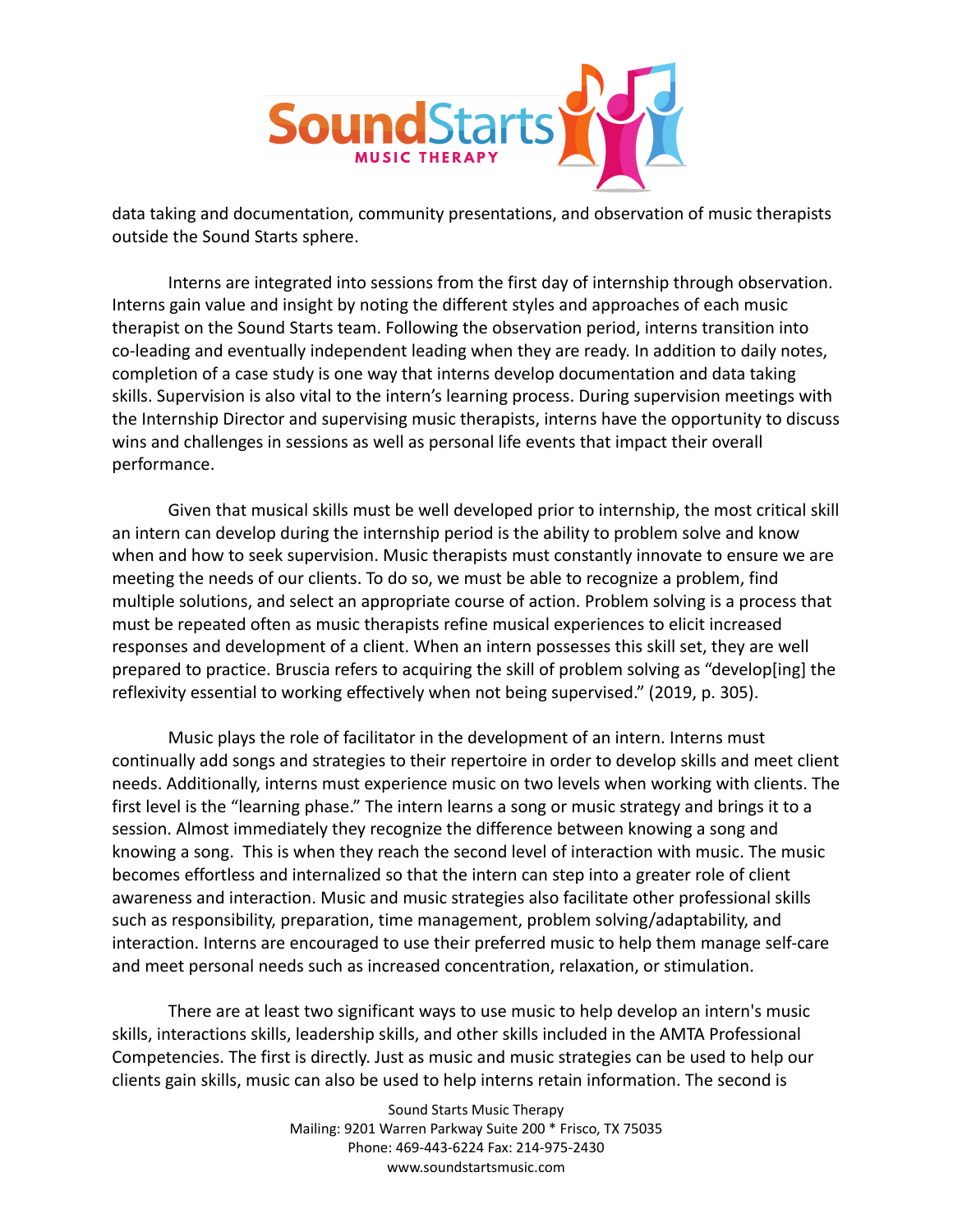

involvement as a participant or recipient of musical experiences. When an individual experiences music in a similar way as a client might, they gain a deeper understanding of the process through which they are expected to bring their clients (Khare, K., & Lee, C., 2019). For example, an intern may have the opportunity to participate in a drumming training with lecture and experiential components. While textbook knowledge will be gained throughout the training, the true transformation occurs when the intern participates in music making with colleagues and later steps into the facilitator role. After the experience, the intern will likely feel more empowered and competent to lead clients through a similar process. Similarly, it is Sound Starts' goal to help interns feel empowered and competent in their practice.

#### **References**

- American Music Therapy Association. (AMTA). (2013). AMTA professional competencies. Retrieved May 14, 2021, from https://www.musictherapy.org/about/competencies/
- Briggs, C. A. (2015). Developmental Approaches. In B. L. Wheeler (Ed.). *Music Therapy Handbook* (pp.172-182). The Guilford Press.
- Bruscia, K. (2019). A Model of Clinical Supervision. In M. Forinash (Ed.) Music Therapy Supervision 2<sup>nd</sup> Edition. Barcelona publishers.
- DiMaio, L. (2021, March 28th). *Association Internship Approval Committee presents Supervising the music therapy intern* [PowerPoint Slides].
- Eyre, L. (2019) Theoretical Approaches to Supervision. In M. Forinash (Ed.) Music Therapy Supervision 2nd Edition. Barcelona publishers.
- Farnan, L. A. (2001). Competency-based approach to intern supervision. In M. Forinash (Ed.), Music therapy supervision 1st edition (pp. 117-134). Barcelona publishers.
- Khare, K., & Lee, C. (2019). Music-Centered Supervision of Clinical Improvisation. In M. Forinash (Ed.) Music Therapy Supervision 2nd Edition. Barcelona publishers.
- Madsen, C. K., Cotter, V., & Madsen, C. H. (1968). A Behavioral Approach to Music Therapy. *Journal of Music Therapy*, *5*(3), 69–71. https://doi.org/10.1093/jmt/5.3.69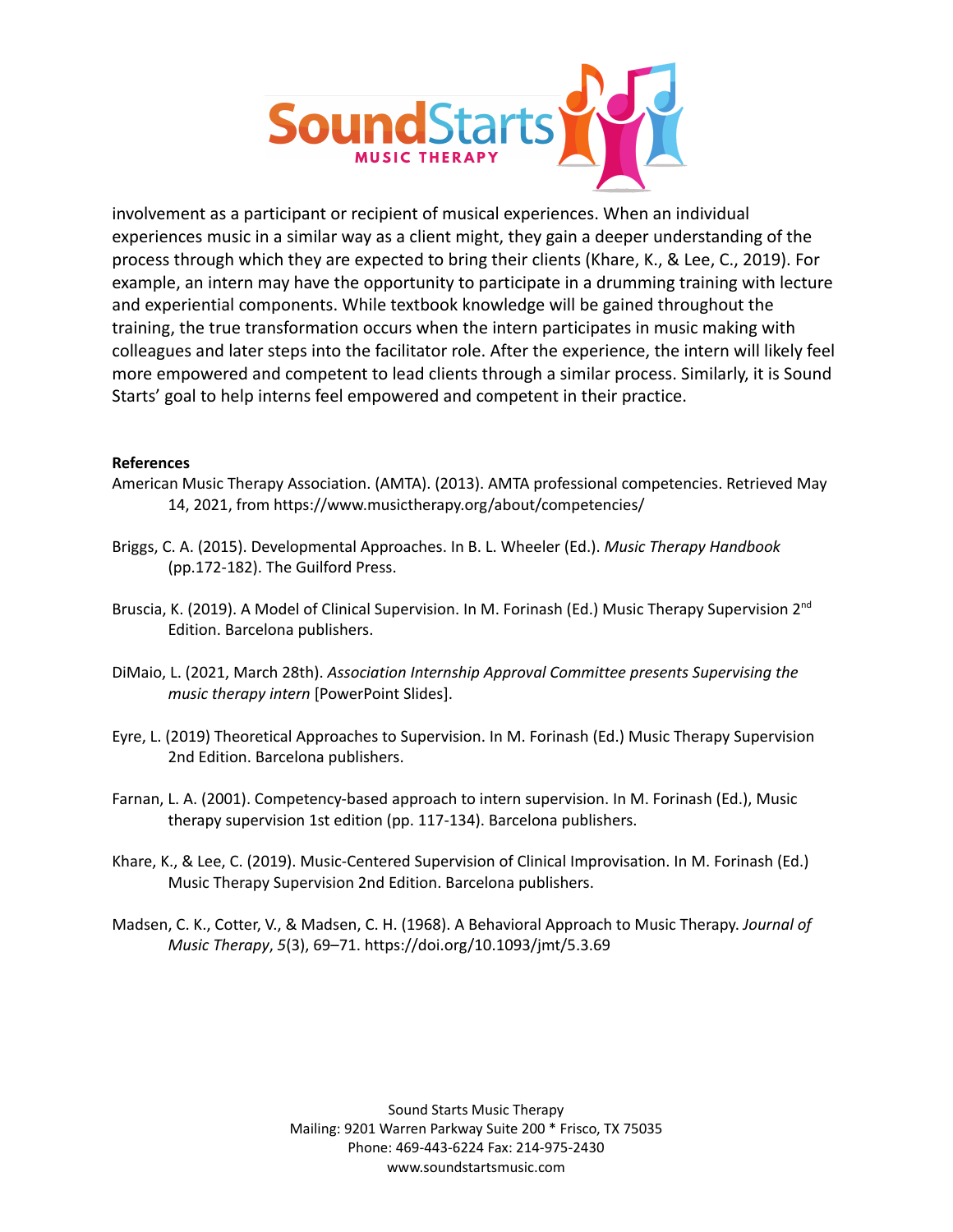

### **Internship Experience Overview:**

Our interns can expect the following:

- Weekly meetings with your supervisor
- Ample opportunities to practice documentation and planning
- Ample hours of observation each week
- Experience with co-treatment
- Ample independent treatment experience
- An intern project related to starting a program or relationship in the community or at the center
- A case study
- Community presentations
- Observation opportunities with other music therapists throughout the community
- Monthly special topic trainings including Adapted Lessons, ABA, Business/Insurance, SEMTAP, Drumming for Kids, Neurorehab, Texas Medicaid Waivers and Consultations/Marketing

No housing, meals or stipend are available at this time.

Intern must have a car and the appropriate insurance.

COVID-19 Vaccine is required.

Fingerprinting may be required at the interns expense (approximately \$50) Liability insurance must be provided by the intern either by purchasing coverage through HPSO or by the intern's university.

## **Criteria for Consideration:**

Intern is expected to:

- sing on pitch with appropriate rhythm and volume
- accompany self on piano and guitar in a variety of keys (A, C, D, E, G) using a minimum of I, IV, V7, vi chords in each key
- compose simple original songs
- be comfortable with musical skills so that focus is on the client
- interact with team music therapists, directors, other professionals in a respectful and timely manner
- clearly articulate when asked "What is music therapy?"
- be on time to scheduled sessions
- complete basic session planning and implement planned or practiced music therapy strategies